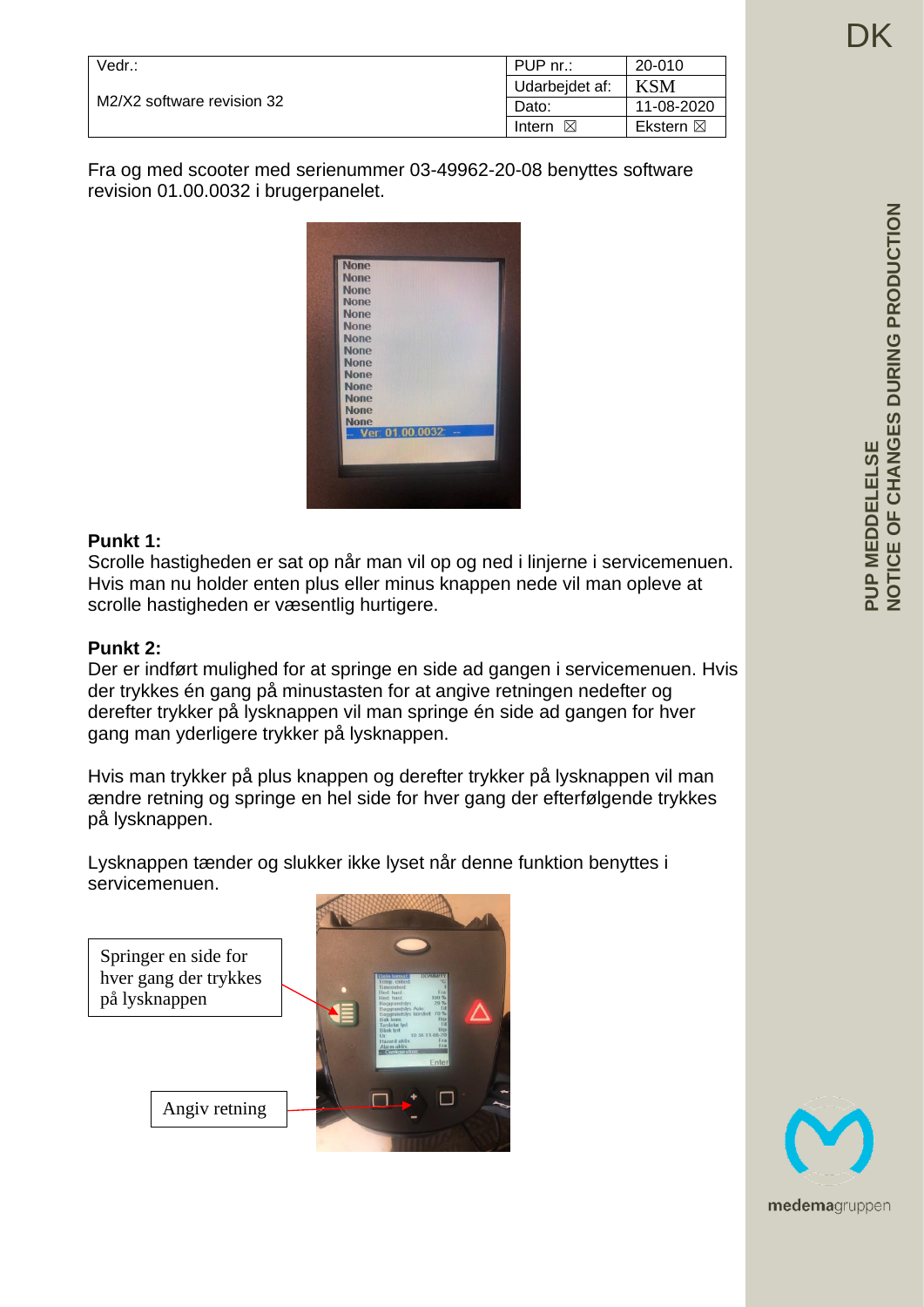# **Punkt 3:**

Tidligere kunne servicemenuen risikere at fade ud hvis man scrollede for hurtigt med +/- knappen. Det så man ved, at linjerne forsvandt, skærmen blev hvid og den gik ud af servicemenuen og om i brugerfladen. Dette er nu også løst.

**Klaus Smedegaard** R & D Manager

Klans Smedegand

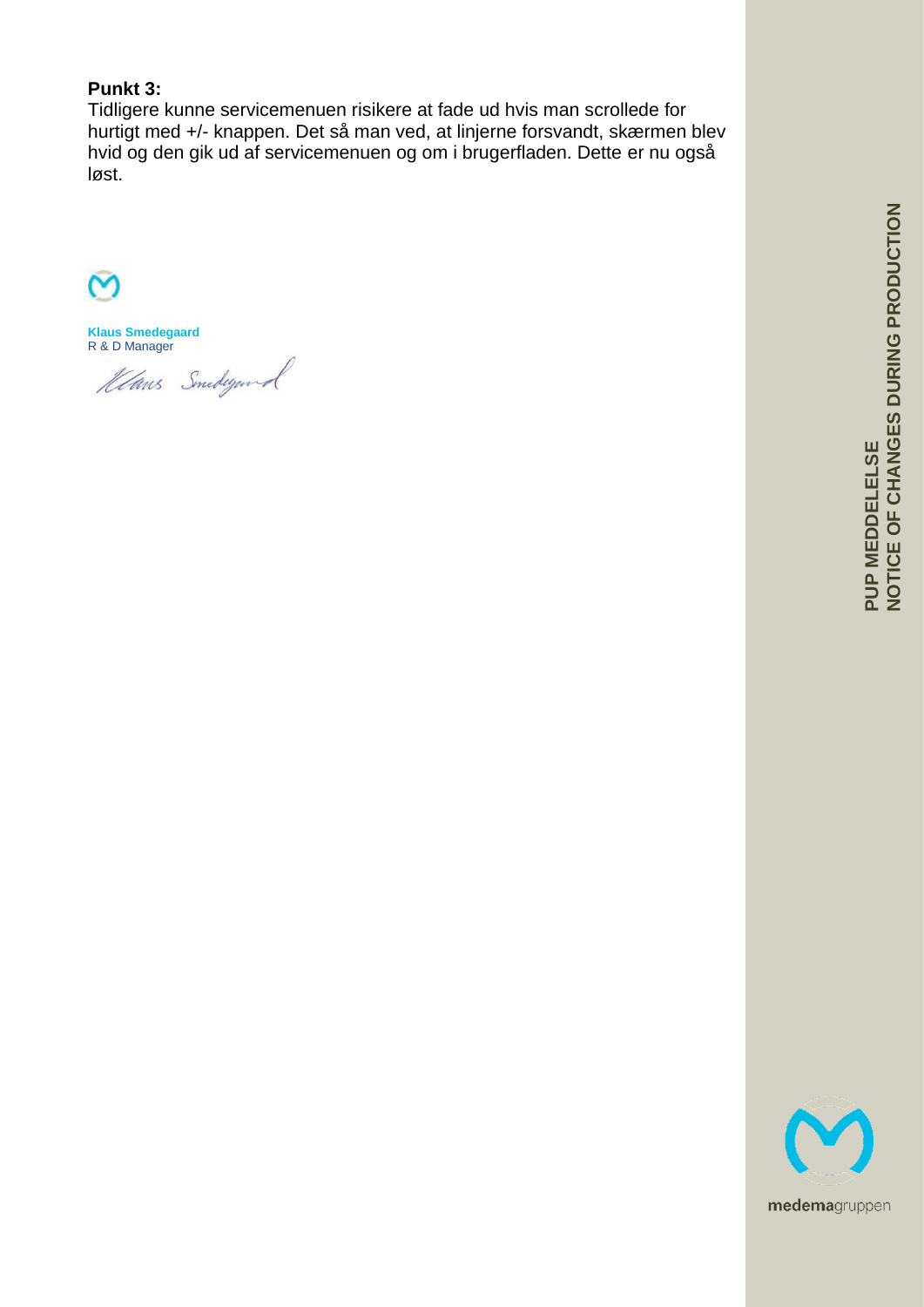| Regarding:                 | PUP No.:             | 20-010               |
|----------------------------|----------------------|----------------------|
| M2/X2 software revision 32 | Prepared by:         | KSM                  |
|                            | Date:                | 11-08-2020           |
|                            | Internal $\boxtimes$ | External $\boxtimes$ |

From and included serial number 03-49962-20-08 the software revision 01.00.0032 is installed in the user panel.



The change in the new software is that the scroll speed is increased when you go up and down in the service menu by pressing the plus or minus button.

Another change is that earlier when you did go up and down in the menu fast you could risk that you would jump out of the service menu. You would see the lines fading out, the screen going blank and jump out to the user interface.

This is now also solved.

### **Point 1:**

The scroll speed has been increased when you go up and down in the service menu. If you hold down the puls or minus button you will see the speed is significant faster.

### **Point 2:**

We have introduced the possibility of jumping one full page in the service menu.

If you press one time on the minus button to indicate the direction down and there after presses the light button you will jump one full page every time you press the light button in the down ward direction here after.

If you press one time on the plus button to indicate the direction up and there after presses the light button you will jump one full page every time you press the light button in the upward direction.

The light button will not turn on and off the lights when doing so when you are in the service menu.



GB